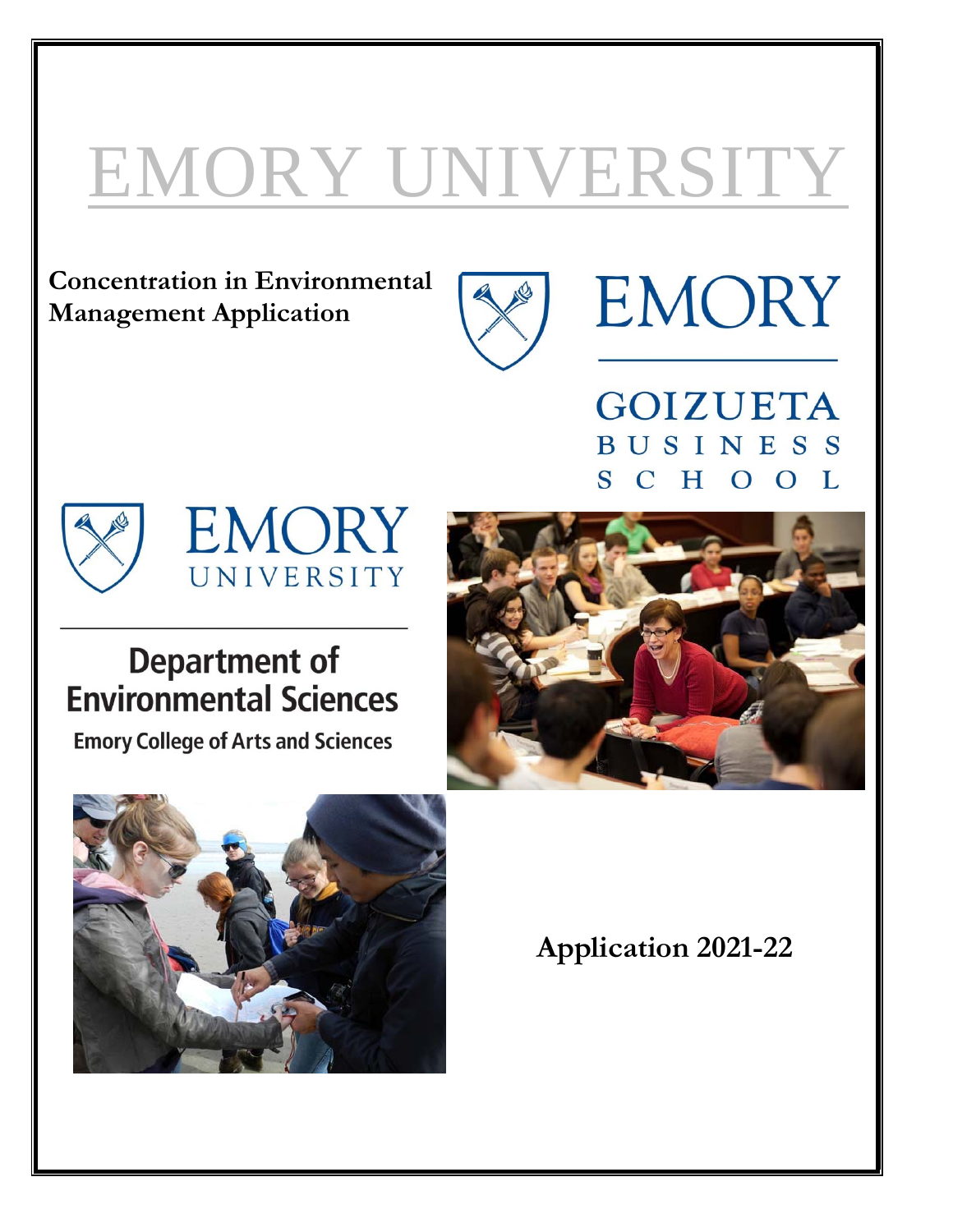The Concentration in Environmental Management is collaboration between the department of Environmental Sciences in Emory College and the Goizueta Business School BBA Program. Participation is limited to BBA students and students who are Environmental Sciences majors.

This concentration provides knowledge, competencies and experiences for ENVS BA or BS and BBA students interested in pursuing careers in environmental management. BBA students will build a foundation in the fundamentals of environmental science and environmental policy. BBA students will develop a framework for understanding environmental systems and a foundation in understanding the impacts and intersections of business decisions and environmental systems. Environmental Sciences (ENVS) students who complete the concentration will acquire grounding in business principles and practices in the fields of management, marketing, finance and strategy. ENVS students will acquire methodologies and approaches that are transferrable to business, non-profit and government work environments.

# Requirements for Concentration

**CORE** (Junior Year) Environmental Core for BBA Students: ENVS 130: Environmental Sciences *or* ENVS 120: Living in the Anthropocene and ENVS 225: Institutions and the Environment *or* ENVS 227: Environmental Policy Business Core for Environmental Sciences Students: Two of the following four BBA Core Classes: FIN 220 Finance for Non-Business Students *or* ISOM 351 Process and Systems Management (must have completed a statistics class) or MKT 340 Marketing Management or OAM 330 Principles of Organization and Management

#### **ELECTIVES** (Junior or Senior Year)

Two electives must be completed from the following list.

For ENVS majors, BOTH electives must be taken from the BBA course offerings. For BBA students, at least one of the electives must be in environmental sciences. Students may not count core classes in their own program as electives towards the concentration. Note that many courses require core classes as prerequisites. Consult advisors or the course catalog for complete information.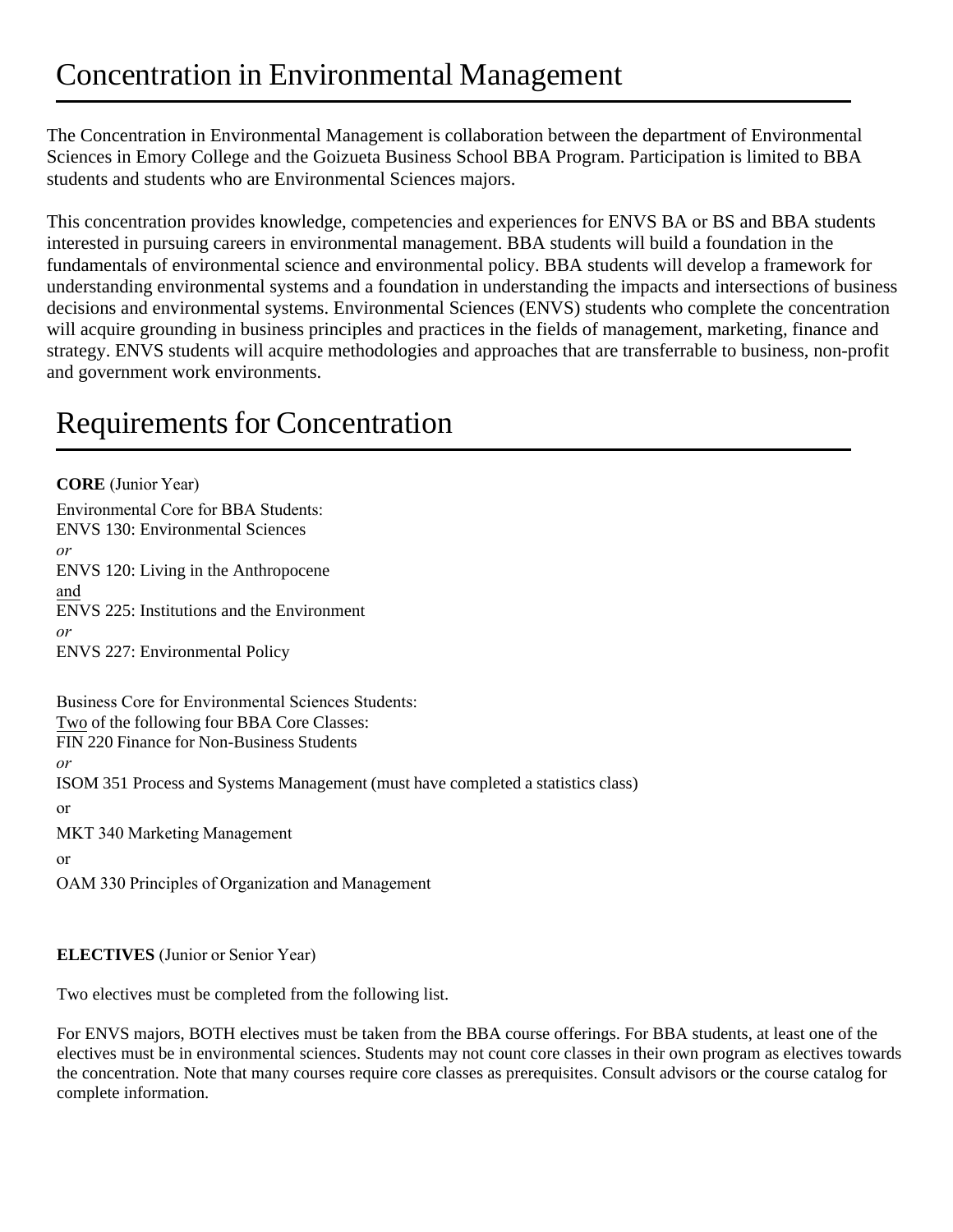#### **Concentration Electives offered through the BBA Program**

- ISOM 352 Project Management and Collaboration
- ISOM 354 Strategic Modeling and Social Dynamics
- ISOM 450 Foundations of Digital Enterprises and Markets
- ISOM 451 Making Effective Decisions
- ISOM 455 Forecasting & Predictive Analytics
- MKT 342 Market Intelligence and Customer Insights (must have completed a statistics class)
- MKT 343 Digital Marketing and Social Media Strategy
- MKT 441 Ideation
- MKT 446 Advertising and Marketing Communications
- MKT 499R Content Marketing in the Digital Age
- OAM 332 Business & Society
- OAM 336 Catalyzing Social Impact
- OAM 431 Social Enterprise
- OAM 432 Negotiations
- OAM 433 Leading & Managing Change
- OAM 439 Ethics for Leaders
- OAM 499R The Past, Present and Future of Specialty Coffee

#### **Concentration Electives offered through Environmental Sciences**

- ENVS 224 Economics of the Environment
- ENVS 225 Institutions and the Environment
- ENVS 227 Environmental Policy
- ENVS 229 Atmospheric Science w/Lab
- ENVS 230 Fundamentals of Geology w/Lab
- ENVS 235 Environmental Geology
- ENVS 240 Ecosystem Ecology
- ENVS 285/385/485 Special Topics in ENVS (with pre-approval from ENVS coordinator)
- ENVS 320 Environmental Assessment and Management
- ENVS 326 Climate Change & Society
- ENVS 345 Conservation Biology & Biodiversity
- ENVS 348 Sustainable Water Resources w/Lab
- ENVS 352W Green Business
- ENVS 377 International Environmental Policy
- ENVS 420 Law and Biodiversity (requires permission of instructor)

#### **CAPSTONE CORE**

SENIOR YEAR (spring semester)

- ENVS 491: Service Learning in Environmental Sciences (4 credits)
- ENVS 485: Special Topics in ENVS Environmental Management Capstone Portfolio (1 credit)

# **CO-CURRICULAR ACTIVITIES**

- Speakers and seminars
- Internships
- Field projects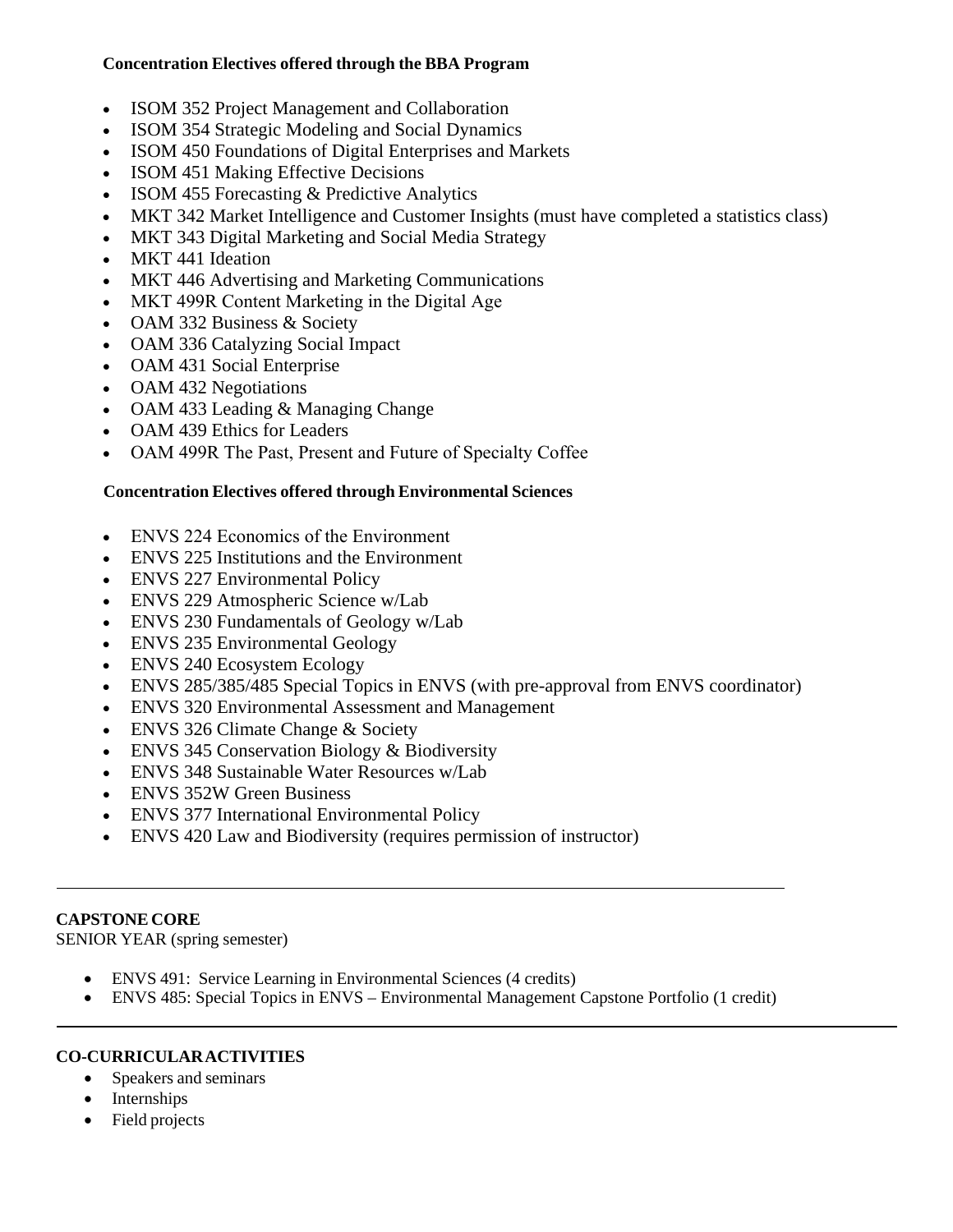# **Application Checklist**

- A completed application.
- A short (300- 500 word) statement of purpose as requested below
- A resume or other one page document listing your college, extracurricular and/or professional activities related to your interests in environment and sustainability management
- One completed recommendation form from someone in a capacity to provide insights with respect to your fit for this concentration (this is optional but highly encouraged)

# **Transcripts**

By completing this application, you are granting us the right to access your Emory transcript. **You do not need to submit this material**.

# **Short Statement of Purpose**

On a separate sheet of paper, provide a statement of purpose as outlined below. Please limit your typed response to 300- 500 words

Explain how you believe that completion of the concentration will assist you in achieving your intellectual and professional goals. In your response, please describe the particular skills and talents you will be bringing to the concentration and those you hope to acquire.

#### **Resume**

Please include a resume or other one page document listing your college, extracurricular and/or professional activities related to your interests in environment and sustainability management. In the case of extracurricular and community activities, include years involved and offices held

# **Deadline**

Applications are accepted on a rolling basis but in all cases, must be submitted no later than August 15<sup>th</sup> for rising **seniors.** It is to your advantage to apply prior to entering your junior year. The cohort is limited by course capacity. Selection is based on information provided through the application but applications for each cohort can only be considered on a space-available basis

**Please attach three separate PDF documents: your completed application, your statement of purpose and your resume.** 

**Please email to: concentration.applications@emory.edu**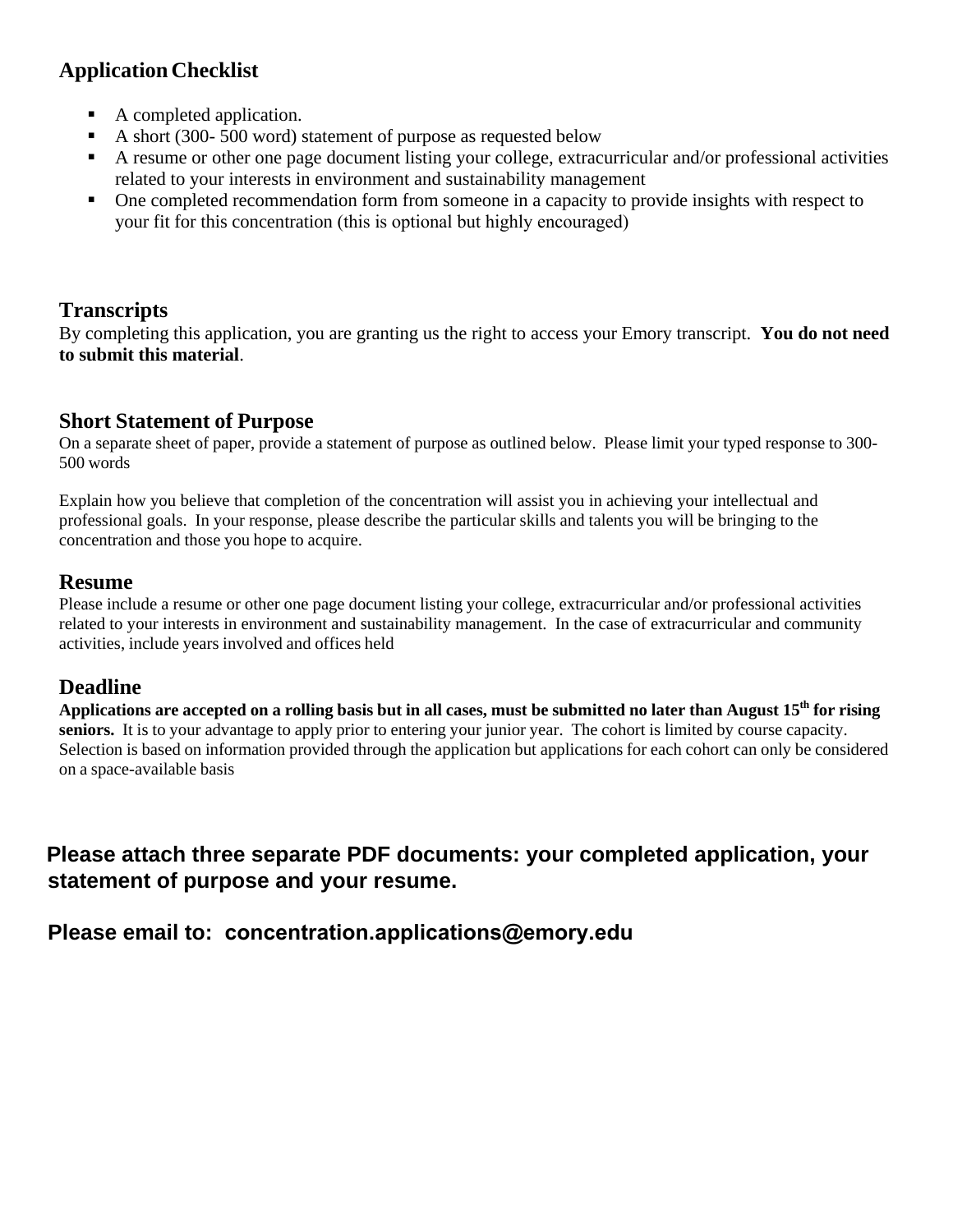# Application for Environmental Management Concentration

| Last                                      | First | Middle Suffix (Jr., III, etc.) |              |     |
|-------------------------------------------|-------|--------------------------------|--------------|-----|
|                                           |       |                                |              |     |
|                                           |       |                                |              |     |
| <b>Address Information</b>                |       |                                |              |     |
| Temporary Address (Oxford P.O. Box)       |       |                                |              |     |
| Street                                    |       | City                           | State        | Zip |
| Permanent Home Address:                   |       |                                |              |     |
| <b>Street</b>                             |       | City                           | <b>State</b> | Zip |
| <b>Enrollment</b>                         |       |                                |              |     |
| Current Environmental Sciences major      |       |                                |              |     |
| Pending declaration of Human Health major |       |                                |              |     |
| Current BBA student                       |       |                                |              |     |
| <b>BBA</b> applicant                      |       |                                |              |     |

Participation is strictly limited to BBA students or Emory College students who are Environmental Sciences majors. The Environmental Management Concentration will be awarded only to those participants who successfully complete a major in Environmental Sciences or the requirements for BBA degree. Continuation in the concentration is contingent upon acceptable standards of academic and professional performance in a team-based and applied setting.

#### **Personal Information**

*The information requested below is voluntary and refusal to provide it will not subject you to any adverse treatment.* It will be kept confidential and will be used only in accordance with Title IV of the Civil Rights Act of 1964.

| Female<br>Male  <br>Sex:                                                                                                                                                                 |                           |  |  |  |
|------------------------------------------------------------------------------------------------------------------------------------------------------------------------------------------|---------------------------|--|--|--|
| Race/Ethnic Category:                                                                                                                                                                    |                           |  |  |  |
| American Indian or Alaskan Native                                                                                                                                                        | Asian or Pacific Islander |  |  |  |
| Black, not of Hispanic Origin                                                                                                                                                            | Hispanic                  |  |  |  |
| White, not of Hispanic Origin                                                                                                                                                            | Other                     |  |  |  |
| Citizenship:                                                                                                                                                                             |                           |  |  |  |
| Country<br><b>Conduct Issues</b>                                                                                                                                                         |                           |  |  |  |
| Check here if you have any court convictions other than parking violations.*                                                                                                             |                           |  |  |  |
| Check here if you have ever been subject to any school-related disciplinary action for violation of school rules,<br>misconduct, conduct infraction, academic dishonesty or otherwise. * |                           |  |  |  |

*\*Please attach a separate sheet to explain.*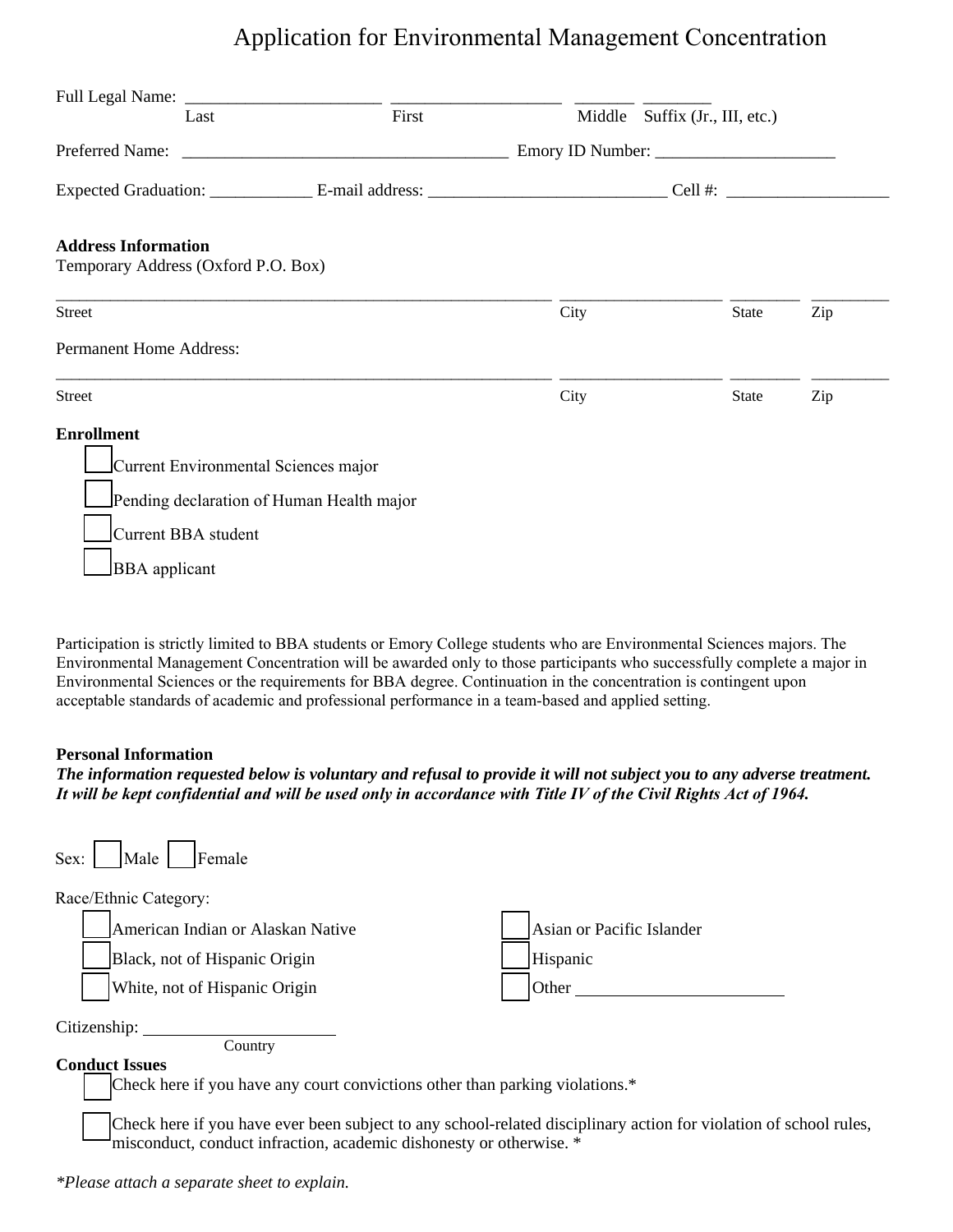# **PREFERRED (NOT REQUIRED) RECOMMENDATION FORM**

#### **Environmental Management Concentration Please email to: concentration.applications@emory.edu**

#### **TO BE COMPLETED BY STUDENT**

Please fill in your name and address below, sign electronically, and email this form to the individual you have chosen to write on your behalf. The recommender should complete this form and return it via email to: concentration.applications@emory.edu

#### **APPLICANT'S WAIVER OF RIGHT TO ACCESS TO CONFIDENTIAL STATEMENT**

| Name of Applicant: ____ |       |        |      |       |     |  |
|-------------------------|-------|--------|------|-------|-----|--|
| Last                    | First | Middle |      |       |     |  |
| Address:                |       |        |      |       |     |  |
| <b>Street</b>           |       |        | City | State | Zip |  |

I hereby freely and voluntarily waive my right to any information contained in this recommendation and agree that the statement shall remain confidential.

\_\_\_\_\_\_\_\_\_\_\_ \_\_\_\_\_\_\_\_\_\_\_\_\_\_\_\_\_\_\_\_\_\_\_\_\_\_\_\_\_\_\_\_\_\_\_\_\_\_\_\_\_\_\_\_\_\_\_\_\_\_\_\_\_\_\_\_\_\_\_\_\_\_\_\_\_\_\_\_\_\_\_\_\_\_

Date Signature of Applicant

#### **TO THE RECOMMENDER**

The Concentration in Environmental Management is collaboration between the department of Environmental Sciences in Emory College and the Goizueta Business School BBA Program. Participation is limited to BBA students and students who are Environmental Sciences majors.

This concentration provides knowledge, competencies and experiences for BA, BS and BBA students interested in pursuing careers in environmental management. BBA students who complete this concentration will focus on the history, politics and practice of the environmental fields. Environmental Sciences students who complete the concentration will acquire grounding in business principles and practices including- management, marketing, finance and strategy. All students will be required to pursue business-related and environmentally-focused electives and to participate in a capstone course that will give them the opportunity to synthesize and validate their evolving perspectives in both an academic and an applied environment.

Recommendations are used for selection purposes only and do not become part of any record file upon a student's inclusion in the program. Therefore, recommendations are not subject to the provisions of the Family Educational Rights and Privacy Act of 1974.

After completing this form, please sign it electronically and attach it to an email. Please send email to: concentration.applications@emory.edu

How long have you known the applicant and in what capacity?